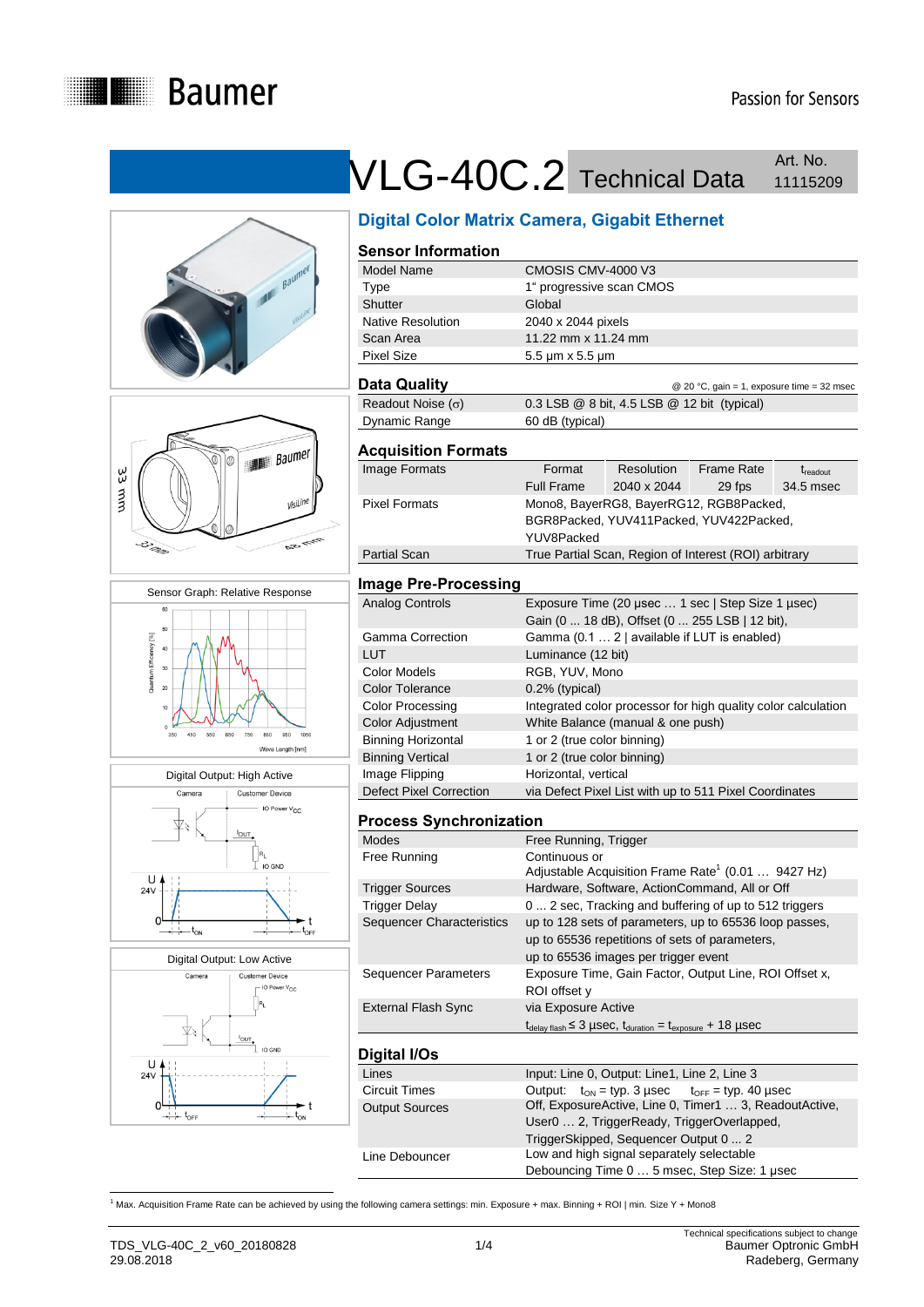



#### **Interfaces and Connectors**

| Data Interface    | Gigabit Ethernet     | Transfer Rate 1000 Mbits/sec     |                                |
|-------------------|----------------------|----------------------------------|--------------------------------|
|                   | <b>Fast Ethernet</b> | Transfer Rate 100 Mbits/sec      |                                |
|                   | Connector:           | 8P8C Modular Jack (RJ45)         |                                |
|                   |                      | screw lock type                  |                                |
|                   | Pin Assignment:      | $1 - MX1 +$                      | $5 - MX3$                      |
|                   |                      | $2 - MX1$ -                      | $6 - MX2$ -                    |
|                   |                      | $3 - MX2 +$                      | $7 - MX4 +$                    |
|                   |                      | $4 - MX3 +$                      | $8 - MX4 -$                    |
| Power Interface   | Connector:           | SACC-DSI-M 8MS-6CON-L180 SH      |                                |
|                   | Assignment:          | 1 – Power VCC $4 - \text{OUT} 1$ |                                |
|                   |                      | $2 - IN1$                        | 5 - IO Power VCC               |
|                   |                      | $3 - GND$                        | $6 - 10$ GND                   |
| Process Interface | Connector:           |                                  | SACC-DSI-M8FS-3CON-M10-L180 SH |
|                   | Assignment:          | $1 - not used$                   |                                |
|                   |                      | $3 - \text{OUT2}$                |                                |
|                   |                      | $4 - \text{OUT3}$                |                                |

#### **Mechanical Data**

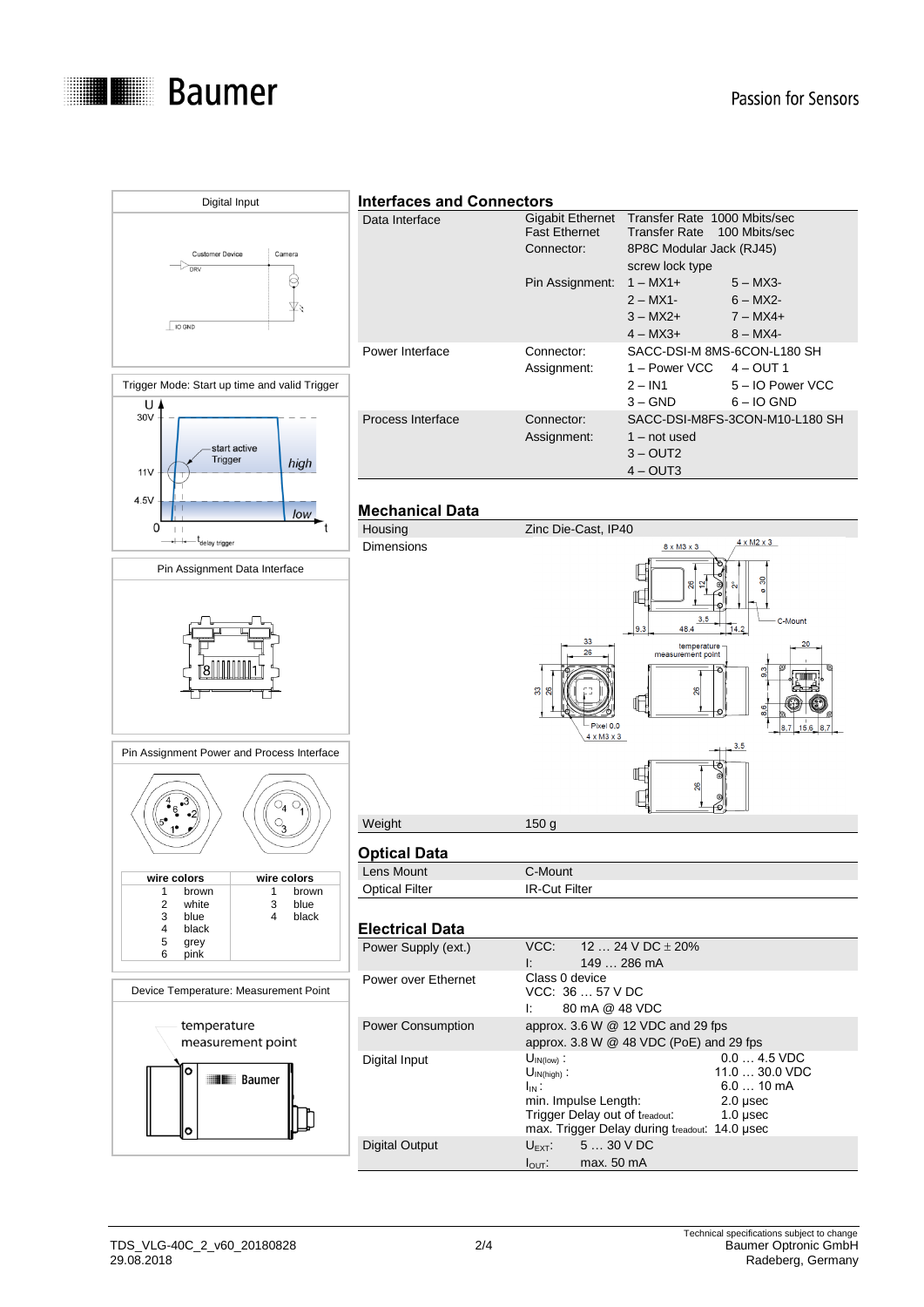



LED Signalling

# **LED Signalling**<br>LED 1 (right)

| LED 1 (right) | Green       | Link active  |
|---------------|-------------|--------------|
|               | Green flash | Receiving    |
| LED 2 (left)  | Yellow      | Transmitting |
|               |             |              |
|               |             |              |

## **Environmental Data**

| Storage Temperature          | $-10$ °C bis $+70$ °C                        |
|------------------------------|----------------------------------------------|
| <b>Operating Temperature</b> | $+5^{\circ}$ C $ +50^{\circ}$ C              |
| Device Temperature           | $T_{\text{max}}$ = 50 °C @ Measurement Point |
| Humidity                     | 10 %  90 % non-condensing                    |
| Conformity                   | RoHs, REACh, CE                              |

#### **Network Interface Data**

| Network Interface         | Gigabit Ethernet 1000BASE-T 1000 Mbits/sec |  |                          |  |
|---------------------------|--------------------------------------------|--|--------------------------|--|
|                           | Fast Ethernet                              |  | 100 BASE-T 100 Mbits/sec |  |
| Ethernet IP Configuration | Persistent IP, DHCP, LLA                   |  |                          |  |
| Packet Size               | 576  16 KByte, Jumbo Frames supported      |  |                          |  |

#### **GigE Vision® Features**(in compliance with GigE Vision® 1.2)

| Events                        | PrimaryApplicationStitch, GigEVisionError,             |
|-------------------------------|--------------------------------------------------------|
| Transmission via Asynchronous | GigEVisionHeartbeatTimeOut, EventLost, EventDiscarded, |
| Message Channel               | Line0RisingEdge, Line0FallingEdge, Line1RisingEdge,    |
|                               | Line1FallingEdge, Line2RisingEdge, Line2FallingEdge,   |
|                               | Line3RisingEdge, Line3FallingEdge, ExposureStart,      |
|                               | ExposureEnd, FrameStart, FrameEnd, TriggerReady,       |
|                               | TriggerOverlapped, TriggerSkipped                      |
| <b>Frame Counter</b>          | up to $2^{32}$                                         |
| Payload Size                  | 4  12.534.080 Byte                                     |
| <b>Transmission Delay</b>     | $0.2^{32}$ -1 Ticks (1 Tick = 32 nsec)                 |
| Timestamp                     | 64 bit                                                 |
| Packet Delay                  | $0.2^{32}$ -1 Ticks                                    |
| Packet Resend                 | 120 MB (10 Images)<br>Resend Buffer:                   |

### **GenICamTM Features** (in compliance with SFNC 1.5.1)

| Timer                    | Timer Selector: Timer 1  3              |                                                   |
|--------------------------|-----------------------------------------|---------------------------------------------------|
|                          | TimerTriggerSource:                     |                                                   |
|                          | Line0, SoftwareTrigger, CommandTrigger, |                                                   |
|                          |                                         | ExposureStart, ExposureEnd, FrameStart, FrameEnd, |
|                          | TriggerSkipped, Off                     |                                                   |
|                          |                                         | TimerDelay: 0 usec  2 sec. Step Size: 1 usec      |
|                          |                                         | TimerDuration: 10 usec  2 sec, Step Size: 1 usec  |
| User Sets                | <b>Factory Settings:</b>                | UserSet0 (read only)                              |
|                          | Freely Programmable:                    | UserSet1, UserSet2, UserSet3                      |
|                          | Parameters:                             | any user definable Parameter                      |
| <b>Acquisition Abort</b> | Delay up to 69 msec                     |                                                   |
|                          |                                         |                                                   |

## **Vendor Specific Features**

FPN Correction HDR

TDS\_VLG-40C\_2\_v60\_20180828 3/4<br>29.08.2018